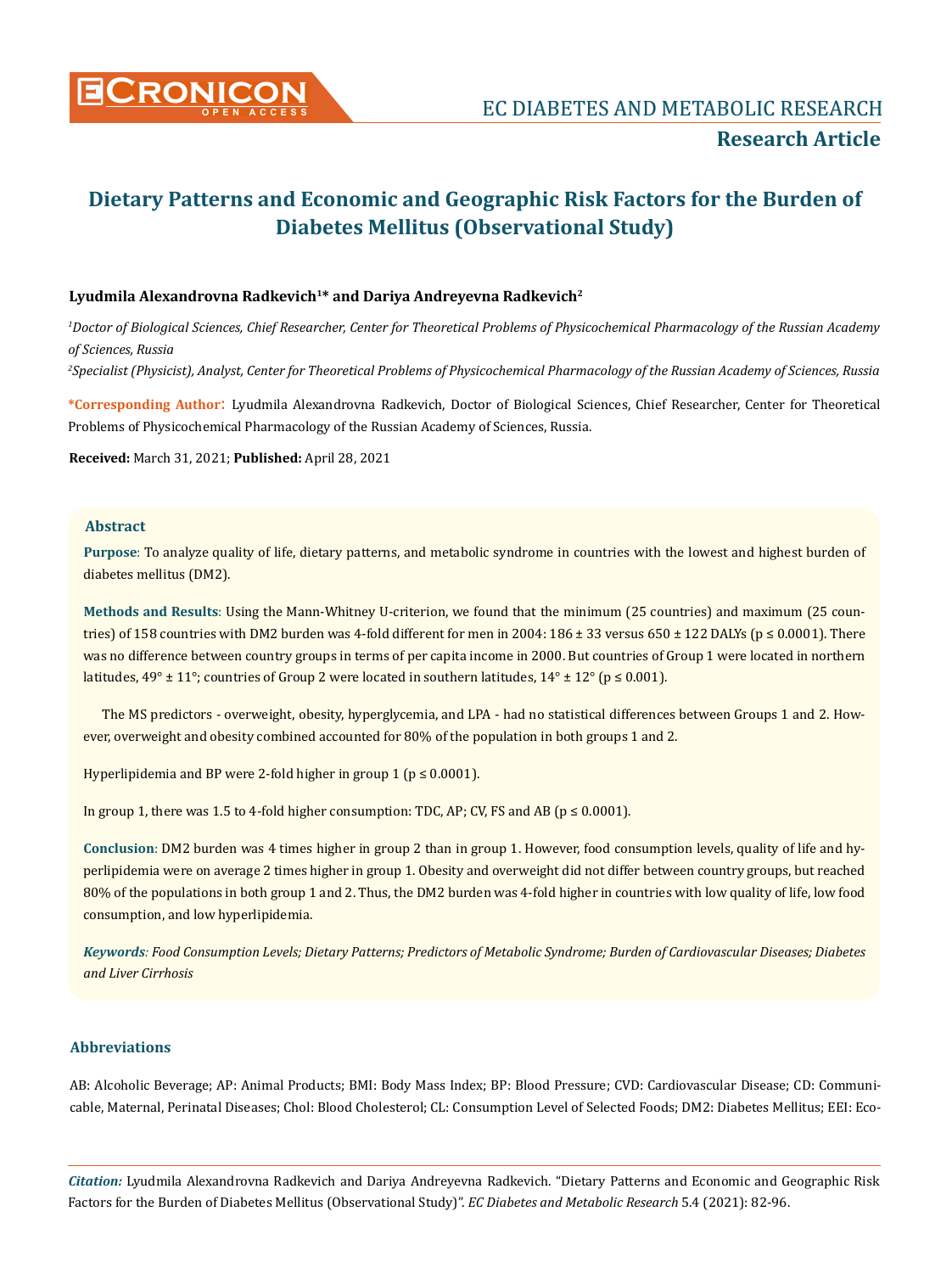logical Efficiency Index; FAO: Food and Agriculture Organization of the United Nations; COPD: Chronic Obstructive Pulmonary Disease; FS: Fruits and Sweeteners; GDP: Domestic Gross Product; Glu: Blood Glucose; HPI: Happiness Index; IHD: Index of Human Development; LPA: Low Physical Activity; m: Male; NCD: Non-Communicable Diseases; p: Person; CV: Cereals and Vegetables; RE: Rating Educations; TCL: Total Daily Consumption; UV: Ultraviolet Level

# **Introduction**

The incidence of type 2 diabetes (DM2) is progressing and is a consequence of the global obesity epidemic [1]. Low-income countries are the epicenter of cardio-metabolic diseases (CMD) regardless of genetic predisposition [2]. DM2 accounts for 1.5 million deaths worldwide [3]. Not all obese patients have CMD. The heterogeneity of obesity contributed to the discovery of the cannabinoid receptor type 1 system, a regulator of energy metabolism and obesity [1].

DM2 begins with impaired pancreatic islet Langerhans β-cell function to respond to chronic excess of energy. Excess of energy causes glycemic load, insulin resistance, and leads to obesity [2]. Obesity, high cholesterol level, and high blood pressure are considered major risk factors for DM2 and CVD [3-7]. World obesity rates are estimated at 1.4 billion and are increasing year by year. Obesity affects socioeconomic and ethnic groups and is a prerequisite for metabolic syndrome (MS). MS increases five-fold the risk of DM2 and three-fold the risk of CVD [8-10]. Multiple regression analysis showed that mortality from CVD and DM2 is concentrated in middle- and low-income countries and negatively associated with GDP, GINI and Western diet [11-13]. Vitamin D deficiency has a direct impact on DM2 mechanisms, beta-cell dysfunction, insulin efficacy, and systemic inflammation [14-19].

#### **Purpose of the Study**

To assess the impact of dietary patterns, quality of life, and metabolic syndrome (MS) in countries of the world with the lowest and highest burden of type 2 diabetes (DM2) in 2004.

## **Materials and Methods**

**Research design**: Observation statistical analysis.

For the purpose of this work, a database of the total burden of communicable diseases (CD), non-communicable diseases (NCD), and diabetes mellitus was formed. As premorbid conditions for diabetes mellitus were investigated: endocrine, cardiovascular diseases and liver cirrhosis (ICD-10 codes). Two groups were formed for 25 countries with a minimum incidence and for 25 countries with a maximum incidence.

Disease burden (DALY) data for men (all ages) in 25 countries, standardized by sex and age per 100,000 population, were selected from the GBD 2004 database [20].

A number of indicators were used to characterize quality of life (QOL) in countries: per capita income, or gross domestic product (GDP) in 2008 (US dollars per person per day) [21]; geographical location of countries by latitude and the level of ultraviolet radiation in the capital (UV) (J/m<sup>2</sup> 2004) [22]; life expectancy for men (LE) [23]; access to good health care, clean water and clean air [24]; Index of Happiness (IH), or the Internal Gross Happiness in 2016 [25]. Body Mass Index (BMI) ≥ 25 kg/m<sup>2</sup> and ≥ 30 kg/m<sup>2</sup> have been studied as predictors of metabolic syndrome (MSP) - the percentage of men in the country with overweight and obesity; and the percentage of men with blood cholesterol (Chol  $\geq 5.0$  mmol/l and  $\geq 6.2$  mmol/l); blood glucose (Glu  $\geq 7.0$  mmol/l); blood pressure (BP  $\geq 140/90$  mmHg); with low physical activity (LPA) ≤ 60 min/day walking [26]. Daily Food Consumption Level (TDC) (g/person/day) (47 types of products) for each country was selected from the FAO database for 2003 - 2005 [27].

*Citation:* Lyudmila Alexandrovna Radkevich and Dariya Andreyevna Radkevich*.* "Dietary Patterns and Economic and Geographic Risk Factors for the Burden of Diabetes Mellitus (Observational Study)". *EC Diabetes and Metabolic Research* 5.4 (2021): 82-96.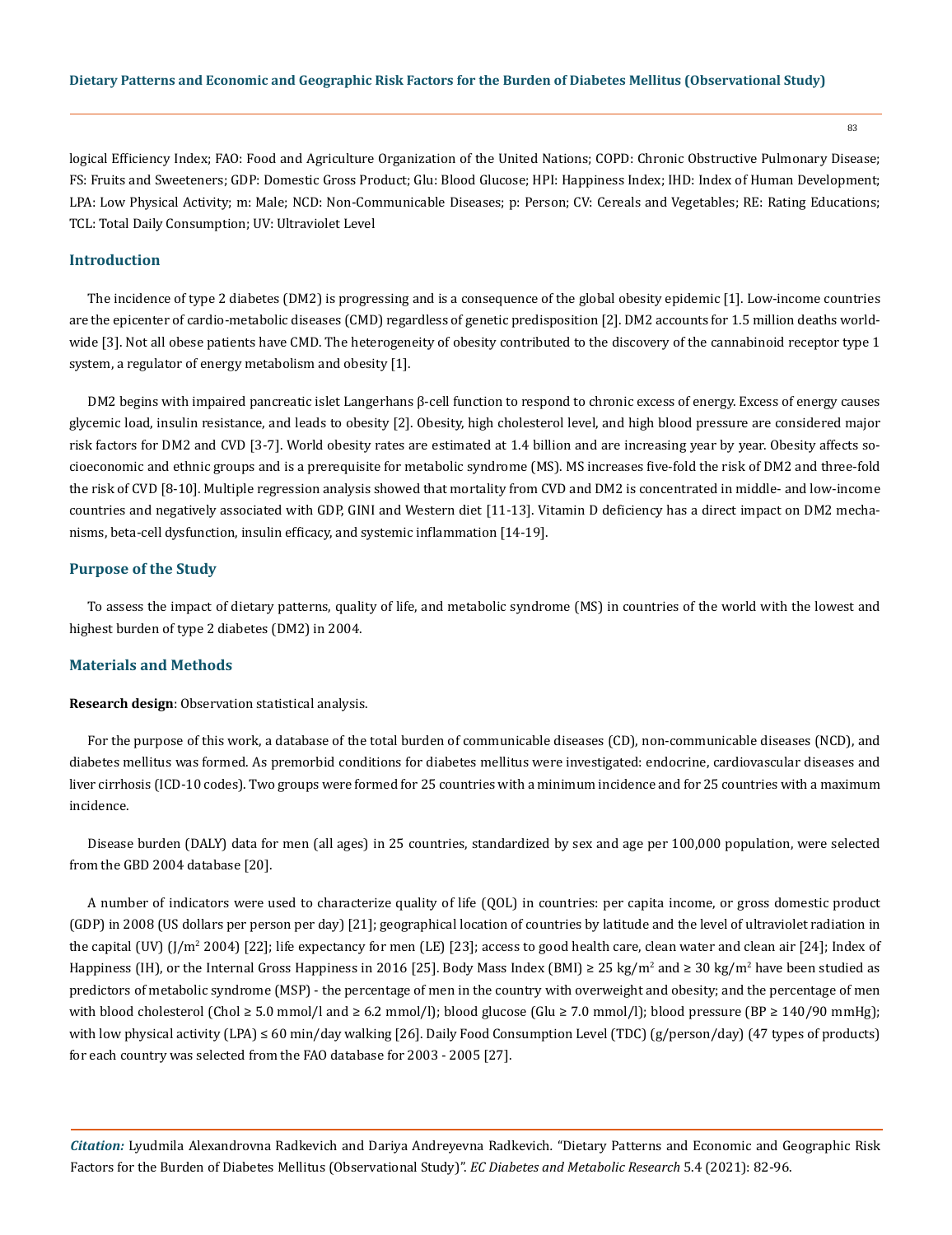84

The nutrition structure (NS) of the countries is presented in the form of 4 blocks in absolute and in percentage of (NS): 1 - products of animal origin (AP); 2 - cereals and vegetables (CV); 3 - fruits and sweeteners (FS); 4 - alcoholic beverages (AB); 5 - vegetable oils (VO); 6 - fish (F). The composition of macro-elements was also analyzed [27].

Statistical analysis of the study results was performed using Mann-Whitney-Wilcoxon U-criterion and Multiple Linear Regression Analysis for Independent Samples (MRA). U is the numerical value of the Mann-Whitney Criterion. The central trend in data distribution in the sample was represented by the mediana.

The dispersion of data in the samples was estimated by means of the quartile range (QR) between the first and the third quartiles, that is between the  $25<sup>th</sup>$  and  $75<sup>th</sup>$  percentiles. Level of statistical significance that reflects the degree of confidence in the conclusion about the differences between indicators of 1 and 2 groups of countries. Two levels of accuracy were assessed: (1)  $p \le 0.01$  - error probability 1%; (2)  $p \le 0.05$  - error probability 5%.

All calculations were performed using StatSoft software (version 13).

# **Results**

# **Quality of life**

Per capita income was 3.4 times higher in group 1 compared to group 2 in 2000, but not statistically significant ( $p \ge 0.06$ ). In 2008 per capita income in group 1 was 3.5 times higher than in group 2 ( $p \le 0.03$ ). There was a statistically significant difference between group 1 and group 2 in geographic latitude: 49° vs. 14° (p ≤ 0.0001), longitude: 16° vs. 59° (p ≤ 0.001) and ultraviolet (UV) levels of 1907 J/m² vs. 4931 J/m2 (p ≤ 0.0001) (Table 1).

| <b>Variable</b>                      | $\mathbf{U}$ | Z       | p-value | <b>Median 1</b> | <b>Ouartile 1</b> | <b>Median 2</b> | <b>Quartile 2</b> |
|--------------------------------------|--------------|---------|---------|-----------------|-------------------|-----------------|-------------------|
| The quality of life                  |              |         |         |                 |                   |                 |                   |
| IPC 2000 \$                          | 15,00        | 1,88    | 0,0598  | 21,509          | 23,259            | 6,312           | 10,188            |
| IPC 2008 \$                          | 198,00       | 2,21    | 0,0270  | 28,500          | 30,600            | 8,900           | 16,200            |
| IPC 2016 \$                          | 155,00       | 2,89    | 0,0039  | 40,262          | 33,842            | 13,225          | 16,827            |
| lat <sup>o</sup>                     | 21,00        | 5,65    | 0,0000  | 49              | 11                | 14              | 12                |
| UV rad. $J/m^2$                      | 27,00        | $-5,53$ | 0,0000  | 1907            | 844               | 4931            | 593               |
| lon <sup>°</sup>                     | 146,50       | $-3,21$ | 0,0013  | 16              | 37                | 59              | 46                |
| <b>Prosperity Rating</b>             | 128,00       | $-3,43$ | 0,0006  | 22              | 49                | 72              | 15                |
| <b>Rating Educations</b>             | 99,00        | $-4,01$ | 0,0001  | 28              | 42                | 72              | 13                |
| RPF - Personal freedom               | 218,00       | $-1,63$ | 0,1031  | 33              | 80                | 71              | 18                |
| RPC - Personal capital security      | 143,00       | $-3,13$ | 0,0017  | 29              | 56                | 72              | 26                |
| <b>CR</b> - Corruption Rank          | 141,50       | $-2,47$ | 0,0136  | 26              | 71                | 90              | 67                |
| PR - Peacefulness Rank               | 54,00        | $-2,90$ | 0,0037  | 26              | 54                | 88              | 47                |
| IHD - Happiness index 2006           | 206,00       | $-2,06$ | 0,0397  | 42              | 8                 | 52              | 21                |
| IHD - Happiness index 2016           | 126,00       | 2,05    | 0,0403  | 6,537           | 2,115             | 5,956           | 1,604             |
| HDI - Human Development Index        | 145,50       | 3,23    | 0,0012  | 0,947           | 0,164             | 0,772           | 0,144             |
| IE - Environmental Performance Index | 139,00       | 2,90    | 0,0037  | 64              | 25                | 52              | 14                |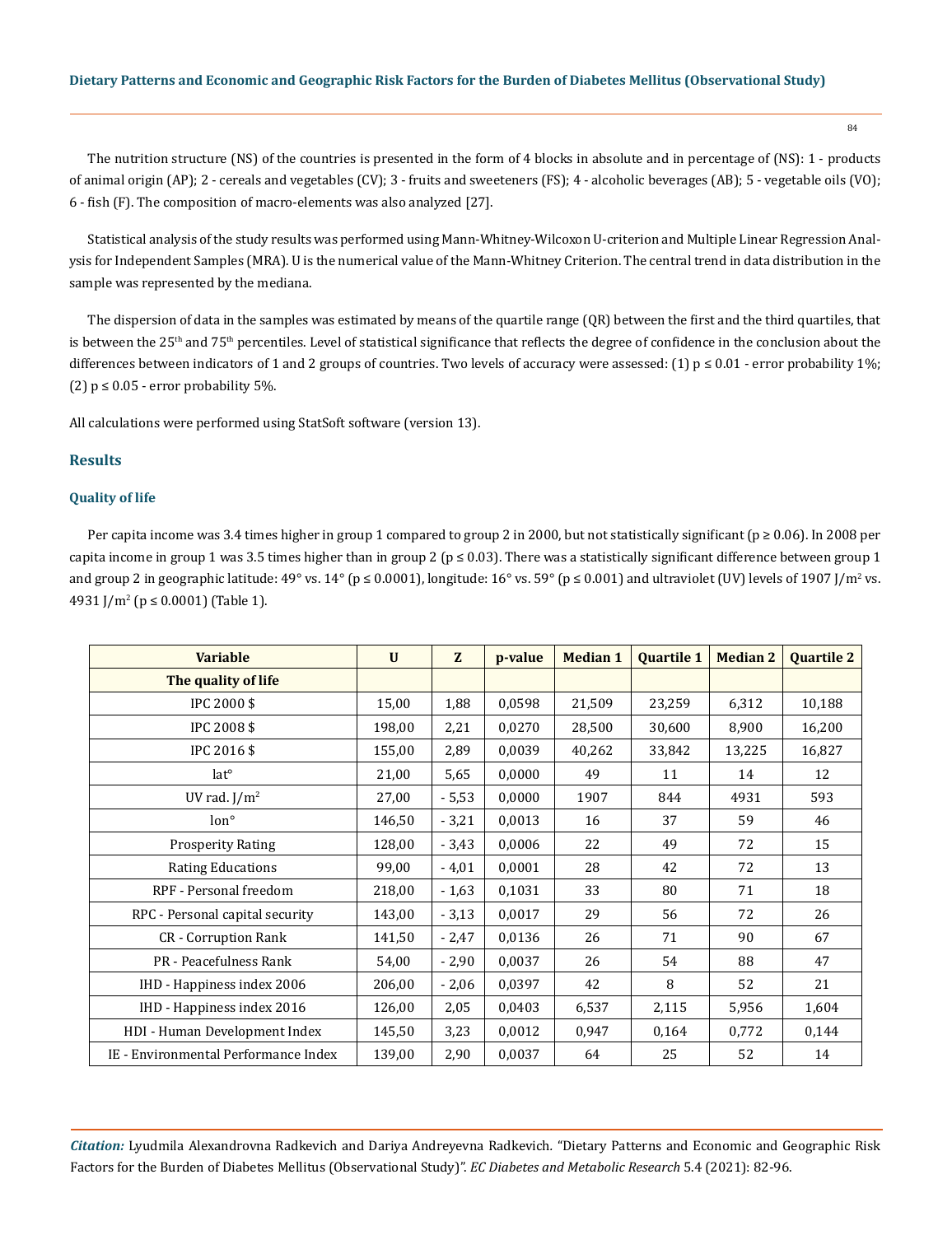| ASM 1990                                  | 113,00        | 3,17    | 0,0015 | 100      | 15             | 84             | 18             |
|-------------------------------------------|---------------|---------|--------|----------|----------------|----------------|----------------|
| <b>ACW 1990</b>                           | 90,50         | 3,40    | 0,0007 | 100      | 21             | 76             | 41             |
| <b>ACA 2004</b>                           | 185,50        | $-1,90$ | 0,0578 | $\theta$ | 6              | 15             | 64             |
| male life expectancy                      | 156,50        | 3,02    | 0,0026 | 75       | 5              | 69             | 8              |
| female life expectancy                    | 116,00        | 3,80    | 0,0001 | 81       | 8              | 74             | $\overline{7}$ |
| IPD - Burden of Infectious Disease (DALY) | 98,00         | $-4,15$ | 0,0000 | 179      | 1289           | 2202           | 2233           |
| NCD - Burden of noncommunicable dis-      | 151,00        | $-3,12$ | 0,0018 | 10057    | 3306           | 13792          | 2750           |
| eases (DALYs)                             |               |         |        |          |                |                |                |
| <b>Diabetes mellitus</b>                  | $\frac{1}{2}$ | $-6,05$ | 0,0000 | 186      | 33             | 650            | 122            |
| <b>Endocrine disorders</b>                | 103,00        | $-4,06$ | 0,0001 | 120      | 75             | 342            | 287            |
| Cardiovascular diseases                   | 188,00        | $-2,41$ | 0,0161 | 2079     | 2553           | 3970           | 1969           |
| Ischaemic heart disease                   | 219,00        | $-1,80$ | 0,0712 | 1047     | 1062           | 1519           | 897            |
| Cerebrovascular disease                   | 208,00        | $-2,02$ | 0,0436 | 451      | 879            | 1181           | 845            |
| Hypertensive heart disease                | 93,00         | $-4,25$ | 0,0000 | 39       | 129            | 328            | 178            |
| Cirrhosis of the liver                    | 277,00        | $-0,68$ | 0,4971 | 223      | 280            | 255            | 311            |
| Metabolic syndrome - MS (predictors) %    |               |         |        |          |                |                |                |
| in the population                         |               |         |        |          |                |                |                |
| Male BMI $\geq$ 25                        | 282,00        | 0,58    | 0,5605 | 59       | 14             | 58             | 20             |
| Male BMI $\geq 30$                        | 291,00        | 0,41    | 0,6837 | 20       | 9              | 20             | 12             |
| Male Chol. $\geq 5.0$                     | 106,00        | 4,00    | 0,0001 | 57       | 21             | 35             | 19             |
| Male Chol. $\geq 6.2$                     | 108,00        | 3,96    | 0,0001 | 15       | 11             | $\overline{7}$ | $\overline{7}$ |
| Male Glu. $\geq 7.0$                      | 306,00        | 0,12    | 0,9073 | 11       | $\overline{2}$ | 11             | $\overline{4}$ |
| Male BP2 $\geq$ 140/90                    | 105,00        | 4,02    | 0,0001 | 47       | 5              | 42             | $\overline{7}$ |
| Male LPA $\leq 60$ min                    | 93,00         | $-1,34$ | 0,1787 | 31       | 20             | 38             | 20             |

*Table 1: Comparative analysis of quality of life and MS predictors and for the burden of diabetes mellitus in groups 1 and 2 of countries with different levels of TDC (Manna Whitney U-criterion) (Manna Whitney U-criterion).*

# *Legend: The quality of life*

*IPC: Per Capita Income; UV rad.: Ultraviolet Radiation; RE: Education Rating; RPF: Personal Freedom; RPC: Personal Capital Security; CR: Corruption Rank; PR: Peacefulness Rank; HDI: Human Development Index; IE: Environmental Performance Index; ASM: Availability of Medicine; ACW: Clean Water; ACA: Clean Air; IHD: Happiness Index; IPD: Burden of Infectious Disease (DALY); NCD: Burden of Noncommunicable Diseases (DALYs); MS: Metabolic Syndrome (predictors)% in the Population; BMI: Body Mass Index; Сhol.: Hyperlipidemia; Glu.: Hyperglycemia; LPA: Low Physical Activity.*

The levels of prosperity and peacefulness were 3 times higher in group 1 ( $p \le 0.001$ ) and ( $p \le 0.004$ ), respectively. The level of corruption was 1.2 times lower in group 1 ( $p \le 0.04$ ). Group 1 had 1.2 times higher human development index (HDI) and environmental efficiency (EE) ( $p \le 0.002$ ). Group 1 had on 16% more efficient health care, 25% higher access to clean water ( $p \le 0.001$ ) and clean air, but not significantly (p ≥ 0.1) (Table 1). Group 1 had 6 years higher life expectancy (LE) for men and 7 years higher for women (p ≤ 0.002). The

*Citation:* Lyudmila Alexandrovna Radkevich and Dariya Andreyevna Radkevich*.* "Dietary Patterns and Economic and Geographic Risk Factors for the Burden of Diabetes Mellitus (Observational Study)". *EC Diabetes and Metabolic Research* 5.4 (2021): 82-96.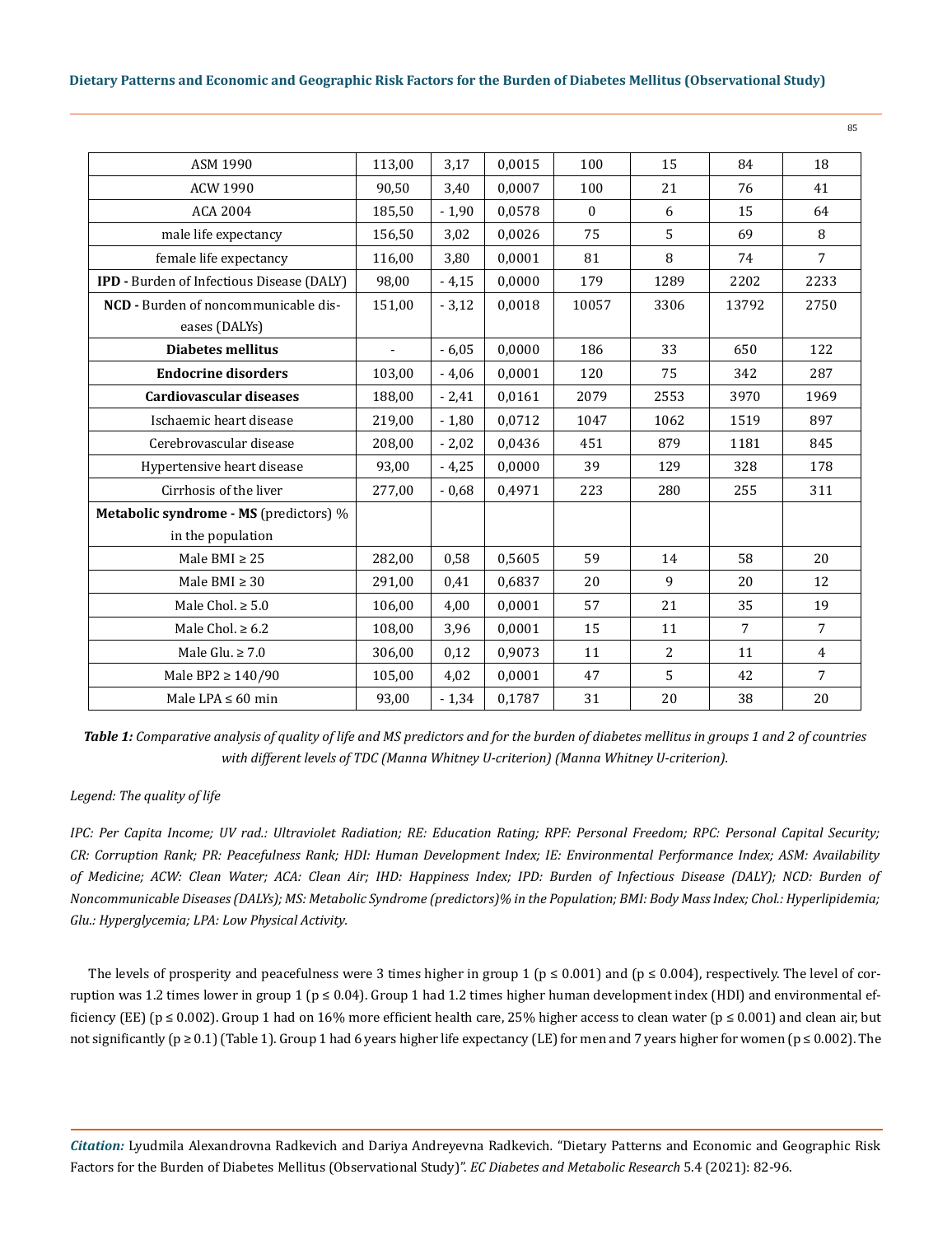86

Happiness Index was 10% higher in group 1 than in group 2 (p ≤ 0.04) The GINI coefficient was not statistically different between groups 1 and 2 ( $p \ge 0.1$ ). However, Group 2 had 1.03 times higher GINI (Table 1).

Thus, the residents of group 1 were generally more successful than of group 2. Countries of group 2 had a higher UV level of 3,000 J/ m<sup>2</sup> , as Group 2 was 35 ° closer to the equator than group 1.

# **The burden of diabetes mellitus and premorbid conditions**

Group 1 had a 12-fold lower overall burden of infectious disease (CD) ( $p \le 0.0001$ ) and a 1.4-fold lower overall burden of non-communicable disease (NCD) ( $p \le 0.002$ ) (Table 1).

Group 1 had 4.0 times lower burden of diabetes mellitus ( $p \le 0.0001$ ); 3.0 times lower burden of endocrine diseases ( $p \le 0.0001$ ); 3.0 times lower burden of cerebrovascular diseases ( $p \le 0.04$ ); 8.0 times lower burden of hypertension ( $p \le 0.0001$ ); difference in burden of cirrhosis was statistically insignificant ( $p \ge 0.5$ ) between groups (Table 1).

Thus, the burden of diabetes mellitus was 4.0 times lower in group 1 compared to group 2. The burden of premorbid diseases was also more associated with countries of group 2.



*Figure 1: Burden of diabetes mellitus in groups 1 and 2 countries.*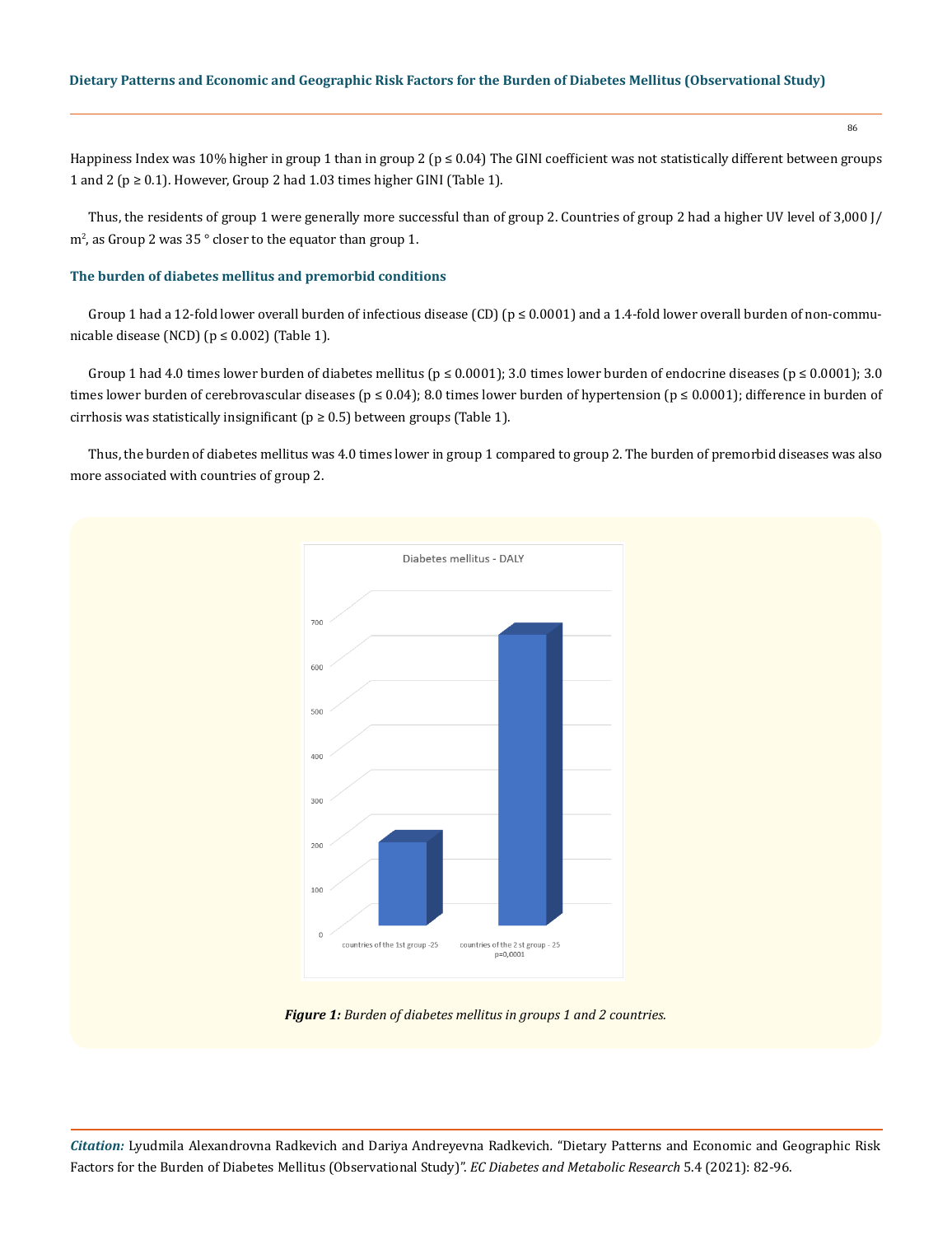#### **Metabolic syndrome**

The proportions (%) of men who were overweight (BMI ≥ 25) and obese (BMI ≥ 30)) in group 1 compared to group 2 were not statistically different between country groups ( $p \ge 0.6$ ) and ( $p \ge 0.7$ ), respectively. At the same time, in both group 1 and 2, the percentages in the populations of overweight and obese men cumulatively reached 80% (Table 1).

There were 2.0 times higher proportions (%) of men with hyperlipidemia in group 1: (Chol. ≥ 5.0) (p ≤ 0.0001) and (Chol. ≥ 6.2) (p ≤ 0.0001); 1.1-fold higher proportion (%) of men with high blood pressure:  $(BP \ge 140/90 \text{ mm/Hz})$  ( $p \le 0.0001$ ) (Table 1).

There were no statistical differences in the proportion (%) of men with hyperglycemia (Glu.  $\geq$  7.0) (p  $\geq$  0.9) and low physical activity  $(LPA \le 60 \text{ min})$  ( $p \ge 0.2$ ) in groups 1 and 2 (Table 1).

Thus, overweight, obesity, hyperglycemia, and LPA did not have statistical differences between groups 1 and 2. However, the cumulative proportion of overweight and obese men was as high as 80% in both groups 1 and 2.

Hyperlipidemia and BP were statistically higher in group 1 compared to group 2 (Table 1).



*Figure 2: Metabolic syndrome - MS (predictors) % of men in the population.*

#### **Dietary patterns**

#### **Consumption levels**

In group 1, compared to group 2, the daily food consumption (TDC) was 1.6 times higher ( $p \le 0.0001$ ) (Table 2 and 3).

*Citation:* Lyudmila Alexandrovna Radkevich and Dariya Andreyevna Radkevich*.* "Dietary Patterns and Economic and Geographic Risk Factors for the Burden of Diabetes Mellitus (Observational Study)". *EC Diabetes and Metabolic Research* 5.4 (2021): 82-96.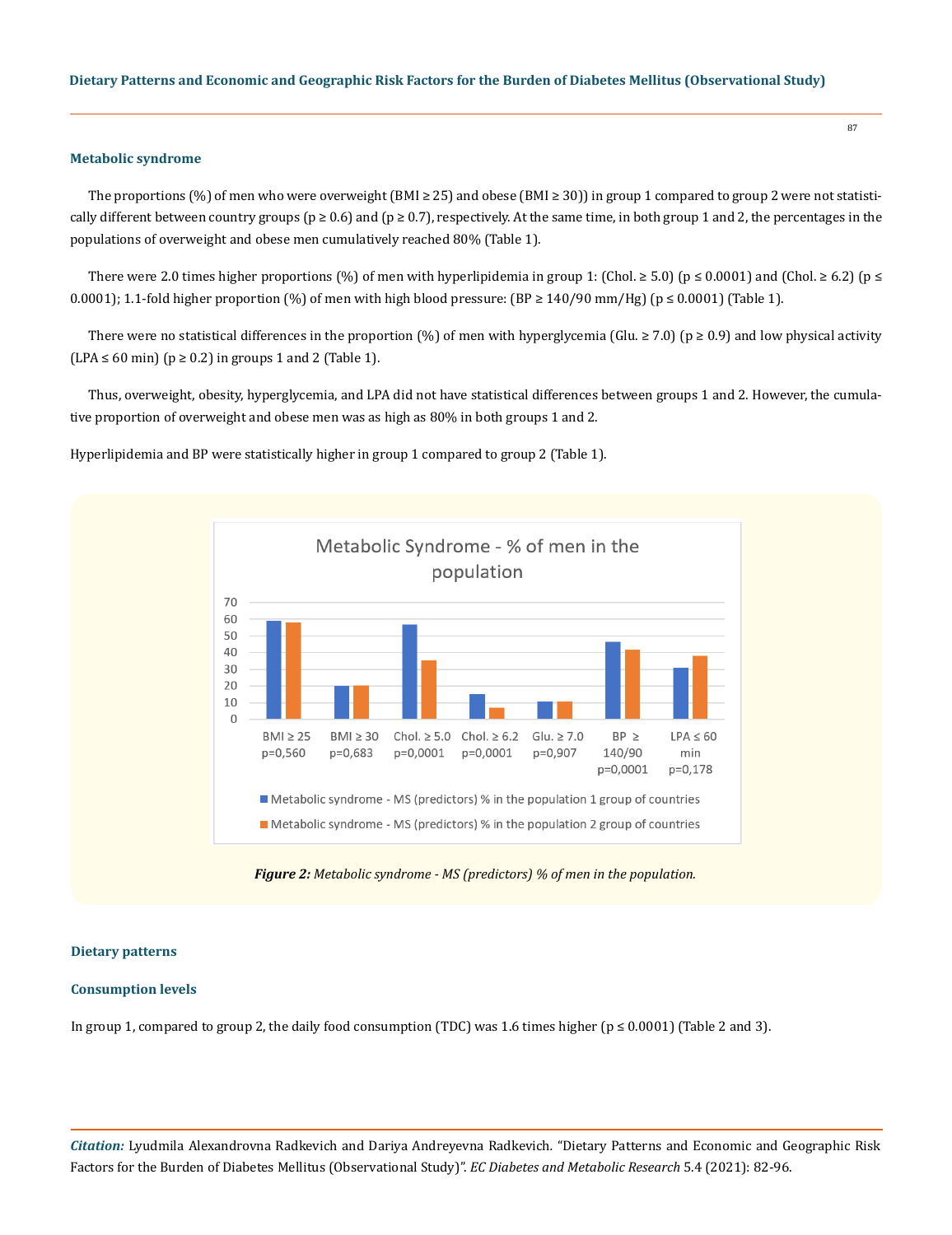| ۰.<br>I<br>۰,<br>I<br>$-$ |  |
|---------------------------|--|

| <b>Variable</b>                          | $\mathbf{U}$ | $\mathbf{Z}$ | p-value | <b>Median 1</b>  | <b>Quartile 1</b> | <b>Median 2</b>  | <b>Quartile 2</b> |
|------------------------------------------|--------------|--------------|---------|------------------|-------------------|------------------|-------------------|
| Dietary Patterns - Food Structure        |              |              |         |                  |                   |                  |                   |
| <b>Total Daily food consumption -TDC</b> |              |              |         |                  |                   |                  |                   |
| TDC gram/person/day                      | 53,50        | 5,02         | 0,0000  | 2109             | 405               | 1334             | 459               |
| <b>Components of TDC</b>                 |              |              |         |                  |                   |                  |                   |
| AP - Animal products                     | 89,50        | 4,32         | 0,0000  | 731              | 274               | 434              | 202               |
| CV - Grains vegetables                   | 103,50       | 4,05         | 0,0001  | 835              | 338               | 546              | 234               |
| FS - Fruit, sweeteners                   | 165,00       | 2,85         | 0,0043  | 231              | 157               | 143              | 75                |
| AB - Alcoholic beverages                 | 116,00       | 3,80         | 0,0001  | 204              | 217               | 58               | 63                |
| VO - Vegetable oils                      | 179,50       | 2,57         | 0,0101  | 16               | 12                | 8                | 18                |
| F - Fish                                 | 310,50       | $-0,03$      | 0,9768  | 47               | 36                | 43               | 55                |
| Percentage structure of TDC              |              |              |         |                  |                   |                  |                   |
| $\%$ AP                                  | 256,50       | 1,08         | 0,2815  | 35               | $\overline{7}$    | 32               | 13                |
| % CV                                     | 240,00       | $-1,40$      | 0,1624  | 42               | 17                | 48               | 12                |
| % FS                                     | 307,50       | $-0,09$      | 0,9304  | 12               | 5                 | 12               | $\sqrt{5}$        |
| $%$ AB                                   | 174,00       | 2,68         | 0,0074  | 10               | 10                | 5                | $\overline{7}$    |
| % Oil                                    | 260,00       | 1,01         | 0,3130  | 0,8              | 0,6               | 0,6              | 1,4               |
| % Fish                                   | 205,00       | $-2,08$      | 0,0379  | 2,3              | 1,7               | 3,4              | 4,8               |
| <b>Community Nutrients</b>               |              |              |         |                  |                   |                  |                   |
| Energy kcal/person/day                   | 119,50       | 3,74         | 0,0002  | 3190             | 410               | 2820             | 410               |
| Carboh% E                                | 121,00       | $-3,71$      | 0,0002  | 56               | 11                | 64               | $\, 8$            |
| Proteins%E                               | 119,50       | 3,74         | 0,0002  | 12               | 2                 | 11               | $\mathbf{1}$      |
| Fats%E                                   | 135,50       | 3,42         | 0,0006  | 32               | $10\,$            | 25               | 6                 |
| <b>Nutrients in animal products</b>      |              |              |         |                  |                   |                  |                   |
| AP Energy %                              | 96,00        | 4,19         | 0,0000  | 31               | 12                | 16               | 6                 |
| AP Protein %                             | 156,00       | 3,03         | 0,0025  | 57               | 13                | 42               | 11                |
| AP Fat %                                 | 131,50       | 3,50         | 0,0005  | 59               | 9                 | 38               | $17\,$            |
| <b>Micronutrients</b>                    |              |              |         |                  |                   |                  |                   |
| Animal origin                            | 180,00       | 2,56         | 0,0104  | 3,4              | 1,2               | 2,1              | 1,6               |
| Vit A                                    | 307,00       | $-0,10$      | 0,9227  | 6                | $\mathbf 1$       | $\overline{7}$   | $\mathbf 1$       |
| Vegetal origin                           | 231,50       | $-1,56$      | 0,1183  | 10               | 3                 | 11               | $\overline{4}$    |
| <b>Diversification of nutrients</b>      |              |              |         |                  |                   |                  |                   |
| DEnergy%                                 | 176,50       | 2,63         | 0,0086  | 67               | 20                | 52               | 13                |
| DProteins%                               | 204,50       | 2,09         | 0,0370  | 68               | 17                | 58               | 13                |
| DFats%                                   | 166,00       | 2,83         | 0,0046  | 96               | 3                 | 94               | 5                 |
| mDailyAge                                | 101,50       | 1,56         | 0,1177  | 32               | 19                | 22               | 26                |
| <b>Nutritional deficiencies</b>          | 141,00       | $-3,32$      | 0,0009  | 67               | 245               | 329              | 344               |
| Protein-energy malnutrition              | 100,00       | $-4,11$      | 0,0000  | 15               | 63                | 135              | 198               |
| Iodine deficiency                        | 285,00       | 0,52         | 0,6004  | $\boldsymbol{0}$ | 6                 | $\boldsymbol{0}$ | 21                |
| Vitamin A deficiency                     | 179,50       | $-2,57$      | 0,0101  | $\mathbf{0}$     | $\mathbf{0}$      | $\mathbf{0}$     | $\mathbf{1}$      |
| Iron-deficiency anaemia                  | 114,00       | $-3,84$      | 0,0001  | 50               | 62                | 112              | 160               |

*Table 2: Comparative analysis of dietary patterns, including nutrients in groups 1 and 2 of countries differing in TDC levels (Manna Whitney U-criterion).*

# *Legends: Food Structure*

*TDC: Total Daily Food Consumption; AP: Animal Products; GV: Grains Vegetables; FS: Fruit, Sweeteners; AB: Alcoholic Beverages; VO: Vegetable Oils; F: Fish. Nutrients in animal products, Community Nutrients, Total energy, Total carbohydrates, Total proteins, Micronutrients, Diversification of nutrients, Smoking - number of cigarettes per day, Components of TDC, Percentage structure of TDC, gram/person/day, kcal/person/day.*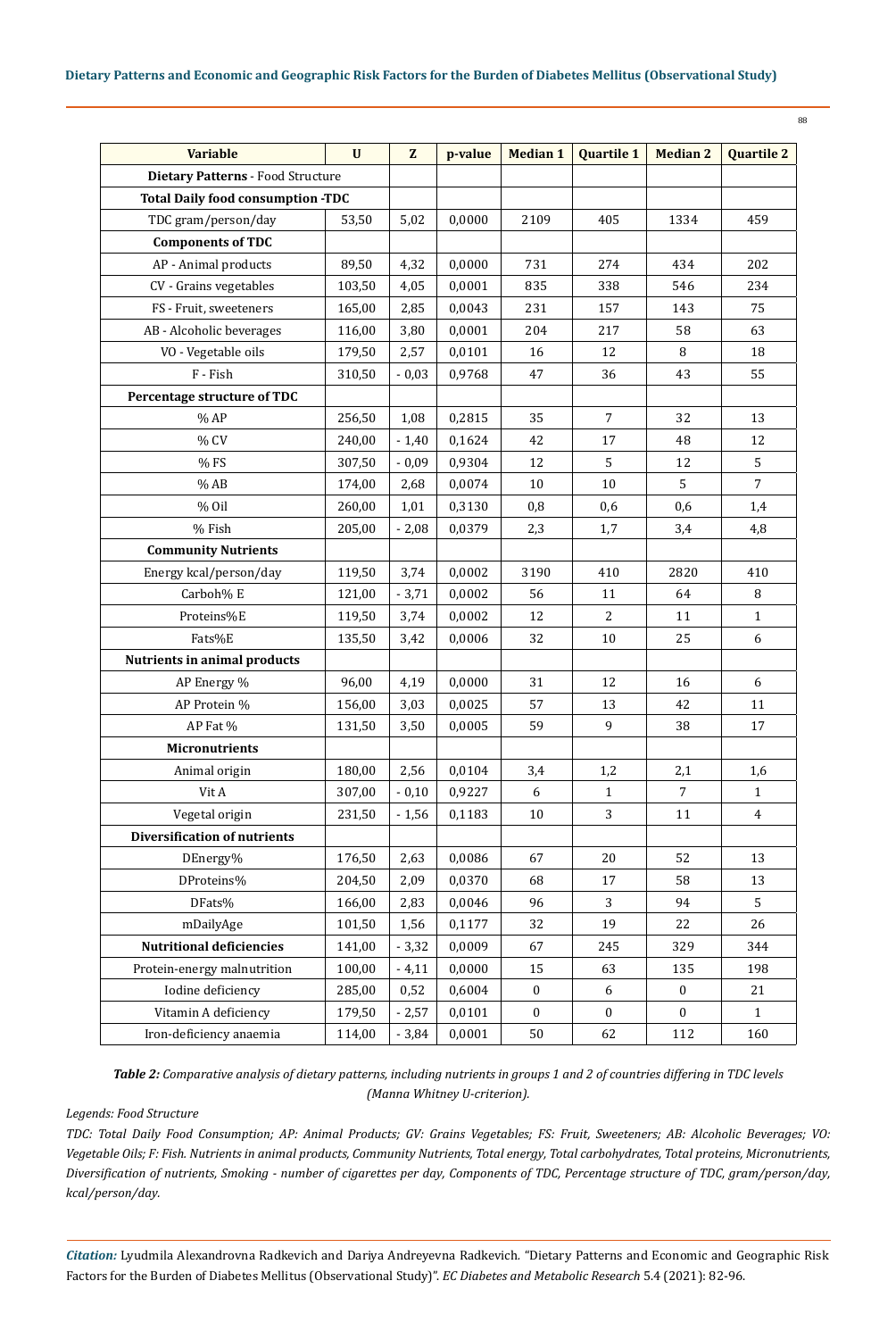| <b>Variable</b>                           | $\mathbf U$ | Z       | p-value | <b>Median 1</b> | <b>Quartile 1</b> | <b>Median 2</b>  | <b>Quartile 2</b> |
|-------------------------------------------|-------------|---------|---------|-----------------|-------------------|------------------|-------------------|
| Food consumption levels - gram/person/day |             |         |         |                 |                   |                  |                   |
| TDC - Total Daily food consumption -TDC   | 53,50       | 5,02    | 0,0000  | 2109            | 405               | 1334             | 459               |
| <b>AP</b> - Animal products               |             |         |         |                 |                   |                  |                   |
| <b>Bovine Meat</b>                        | 120,50      | 3,72    | 0,0002  | 49              | 34                | 21               | 13                |
| <b>Poultry Meat</b>                       | 206,00      | $-2,06$ | 0,0397  | 39              | 33                | 74               | 61                |
| Mutton and Goat Meat                      | 260,50      | 1,00    | 0,3177  | 8               | 13                | 5                | 13                |
| Pigmeat                                   | 114,50      | 3,83    | 0,0001  | 59              | 61                | 11               | 18                |
| Meat, Other                               | 139,00      | 3,36    | 0,0008  | 46              | 14                | 33               | 10                |
| Offals, Edible                            | 203,50      | 2,11    | 0,0353  | 8               | 10                | 5                | 5                 |
| Milk, Whole                               | 122,00      | 3,69    | 0,0002  | 275             | 174               | 144              | 121               |
| Milk, Skimmed                             | 205,00      | 2,08    | 0,0379  | 36              | 73                | 13               | 50                |
| Eggs                                      | 134,50      | 3,44    | 0,0006  | 28              | 14                | 11               | $\overline{7}$    |
| Cheese                                    | 149,00      | 3,16    | 0,0016  | 19              | 39                | $\overline{4}$   | $\overline{7}$    |
| Butter, Ghee                              | 143,50      | 3,12    | 0,0018  | $\overline{7}$  | 9                 | 2                | 3                 |
| Fats, Animals,                            | 154,50      | 2,90    | 0,0037  | $\overline{7}$  | $\overline{7}$    | $\overline{4}$   | 5                 |
| Freshwater Fish                           | 193,00      | 2,31    | 0,0209  | 5               | 10                | 2                | $\overline{4}$    |
| Demersal Fish                             | 222,50      | 1,74    | 0,0825  | 12              | 19                | 5                | 12                |
| Pelagic Fish                              | 283,00      | $-0,56$ | 0,5737  | 13              | 14                | 16               | 32                |
| Marine Fish, Other                        | 176,50      | $-2,63$ | 0,0086  | 3               | 5                 | 7                | 12                |
| Molluscs, Other                           | 213,00      | 1,73    | 0,0836  | 2               | 11                | $\mathbf{1}$     | $\mathbf{1}$      |
| Fish amount                               | 310,50      | $-0,03$ | 0,9768  | 47              | 36                | 43               | 55                |
| % Fish                                    | 205,00      | $-2,08$ | 0,0379  | 2               | 2                 | 3                | 5                 |
| AP amount                                 | 89,50       | 4,32    | 0,0000  | 731             | 274               | 434              | 202               |
| %AP                                       | 256,50      | 1,08    | 0,2815  | 35              | $\overline{7}$    | 32               | 13                |
| <b>GV</b> - Grains vegetables             |             |         |         |                 |                   |                  |                   |
| Wheat                                     | 98,50       | 4,14    | 0,0000  | 274             | 118               | 151              | 155               |
| Rice                                      | 86,00       | $-4,39$ | 0,0000  | 13              | 10                | 116              | 122               |
| Maize                                     | 176,50      | $-1,31$ | 0,1895  | 9               | 30                | 23               | 51                |
| Barley                                    | 213,00      | 1,92    | 0,0547  | 3               | $\, 8$            | $\boldsymbol{0}$ | 3                 |
| Beans                                     | 236,00      | $-1,47$ | 0,1403  | $\overline{2}$  | 3                 | 3                | 6                 |
| Rye                                       | 80,00       | 2,96    | 0,0031  | $\overline{c}$  | 18                | $\bf{0}$         | $\mathbf{1}$      |
| <b>Nuts</b>                               | 179,50      | 2,57    | 0,0101  | 6               | 6                 | 2                | 5                 |
| Potatoes                                  | 53,00       | 4,93    | 0,0000  | 179             | 115               | 42               | 52                |
| Tomatoes                                  | 168,50      | 2,45    | 0,0145  | 55              | 39                | 20               | 43                |
| Onions                                    | 240,00      | 1,40    | 0,1624  | 22              | 23                | 13               | 21                |
| Vegetables, Other                         | 139,50      | 3,35    | 0,0008  | 179             | 111               | 108              | 100               |
| Soyabean Oil                              | 283,00      | 0,56    | 0,5737  | 9               | 10                | 5                | 11                |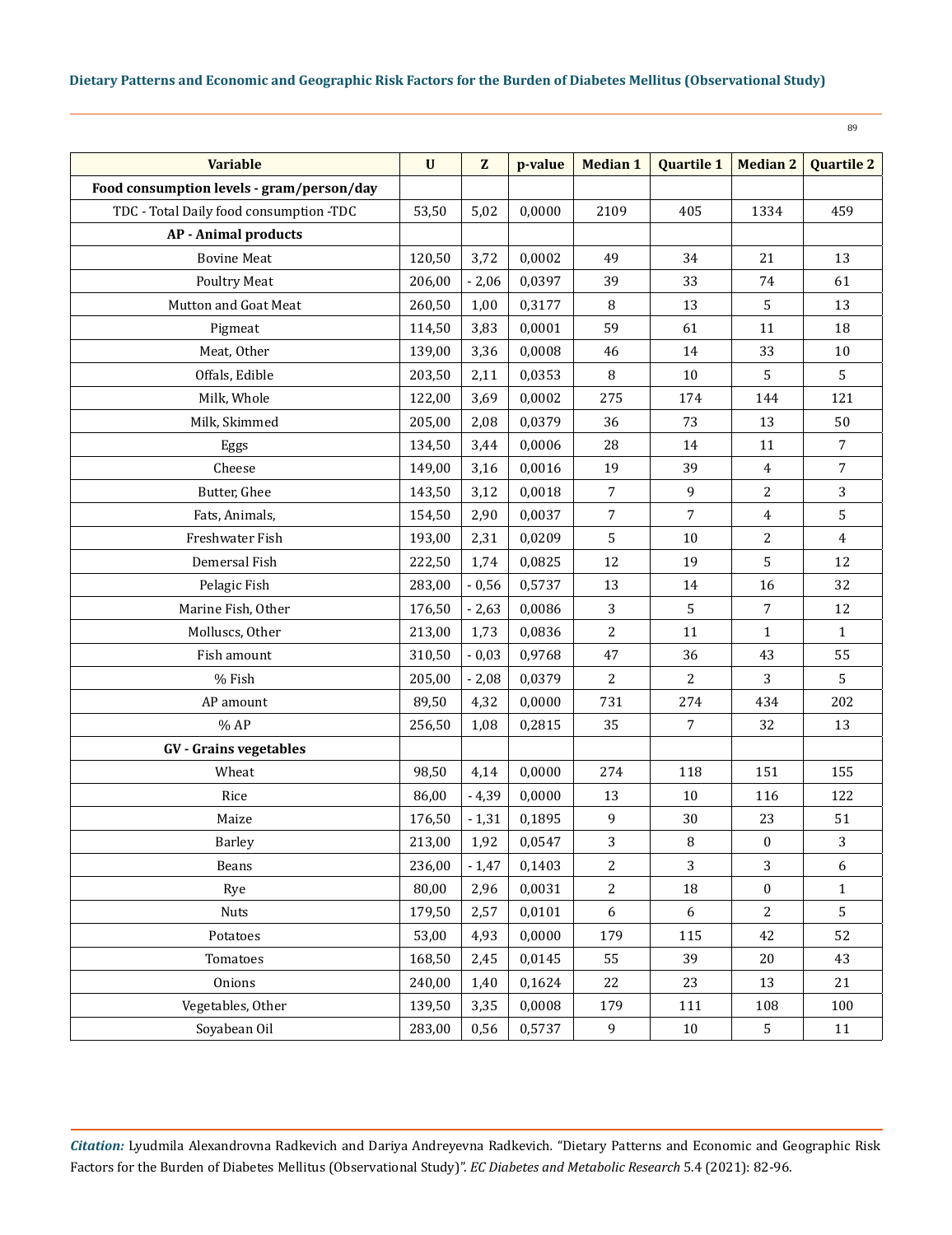| 155,50 | 3,04    | 0,0024 | 3              | 12           | $\mathbf{0}$     | 3              |
|--------|---------|--------|----------------|--------------|------------------|----------------|
| 143,50 | 3,27    | 0,0011 | 2              | 3            | $\boldsymbol{0}$ | $\mathbf{1}$   |
| 179,50 | 2,57    | 0,0101 | 16             | 12           | 8                | 18             |
| 260,00 | 1,01    | 0,3130 | $\mathbf{1}$   | $\mathbf{1}$ | $\mathbf{1}$     | $\mathbf{1}$   |
| 103,50 | 4,05    | 0,0001 | 835            | 338          | 546              | 234            |
| 240,00 | $-1,40$ | 0,1624 | 42             | 17           | 48               | 12             |
|        |         |        |                |              |                  |                |
| 172,00 | 1,77    | 0,0767 | 36             | 71           | 24               | 47             |
| 270,50 | 0,58    | 0,5619 | $\overline{4}$ | 3            | 4                | 5              |
| 41,50  | 5,25    | 0,0000 | 43             | 40           | 9                | 18             |
| 182,50 | 2,51    | 0,0120 | $\mathbf{1}$   | $\Omega$     | $\mathbf{0}$     | $\mathbf{1}$   |
| 258,50 | 1,04    | 0,2992 | 105            | 29           | 93               | 53             |
| 194,00 | 2,29    | 0,0220 | 9              | 16           | 4                | 5              |
| 265,50 | $-0,90$ | 0,3669 | 2              | 2            | 3                | $\mathbf{1}$   |
| 165,00 | 2,85    | 0,0043 | 231            | 157          | 143              | 75             |
| 307,50 | $-0,09$ | 0,9304 | 12             | 5            | 12               | 5              |
|        |         |        |                |              |                  |                |
| 178,00 | 2,60    | 0,0093 | 9              | 11           | $\overline{2}$   | 10             |
| 66,00  | 4,67    | 0,0000 | 26             | 46           | 1                | $\overline{4}$ |
| 129,50 | 3,54    | 0,0004 | 152            | 166          | 50               | 57             |
| 116,00 | 3,80    | 0,0001 | 204            | 217          | 58               | 63             |
| 174,00 | 2,68    | 0,0074 | 10             | 10           | 5                | 7              |
|        |         |        |                |              |                  |                |

*Table 3: Comparative analysis of the structure of food - levels of consumption of individual products with different levels of TDC (Manna Whitney U-criterion).*

*TDC: Total Daily Food Consumption; AP: Animal Products; GV: Grains Vegetables; FS: Fruit, Sweeteners; AB: Alcoholic Beverages; VO: Vegetable Oils; F: Fish.*

Group 1 had 1.8 times higher consumption of animal products (AP) ( $p \le 0.0001$ ); 1.5 times higher consumption of cereals and vegetables (CV); 1.6 times higher consumption of fruits and sweeteners (FS) ( $p \le 0.004$ ); 3.5 times higher consumption of alcoholic beverages (AB) ( $p \le 0.0001$ ); 2 times higher consumption of vegetable oils (VO) ( $p \le 0.01$ ) and there were no statistical differences in fish consumption (F) ( $p \ge 0.9$ ) (Table 2 and 3).

Thus, both TDC and its components AP, CV, FS, AB and VO were higher in group 1.

At the same time, the percentages of AP, CV, FS and VO in TDC were not statistically different in groups 1 and 2. However, % of AB was 2 times higher in group 1 ( $p \le 0.007$ ), and % of F was 1.5 times higher in group 2 ( $p \le 0.04$ ).

We can conclude that the levels of food consumption in group 1 differ from group 2 in terms of volume and percentage.

*Citation:* Lyudmila Alexandrovna Radkevich and Dariya Andreyevna Radkevich*.* "Dietary Patterns and Economic and Geographic Risk Factors for the Burden of Diabetes Mellitus (Observational Study)". *EC Diabetes and Metabolic Research* 5.4 (2021): 82-96.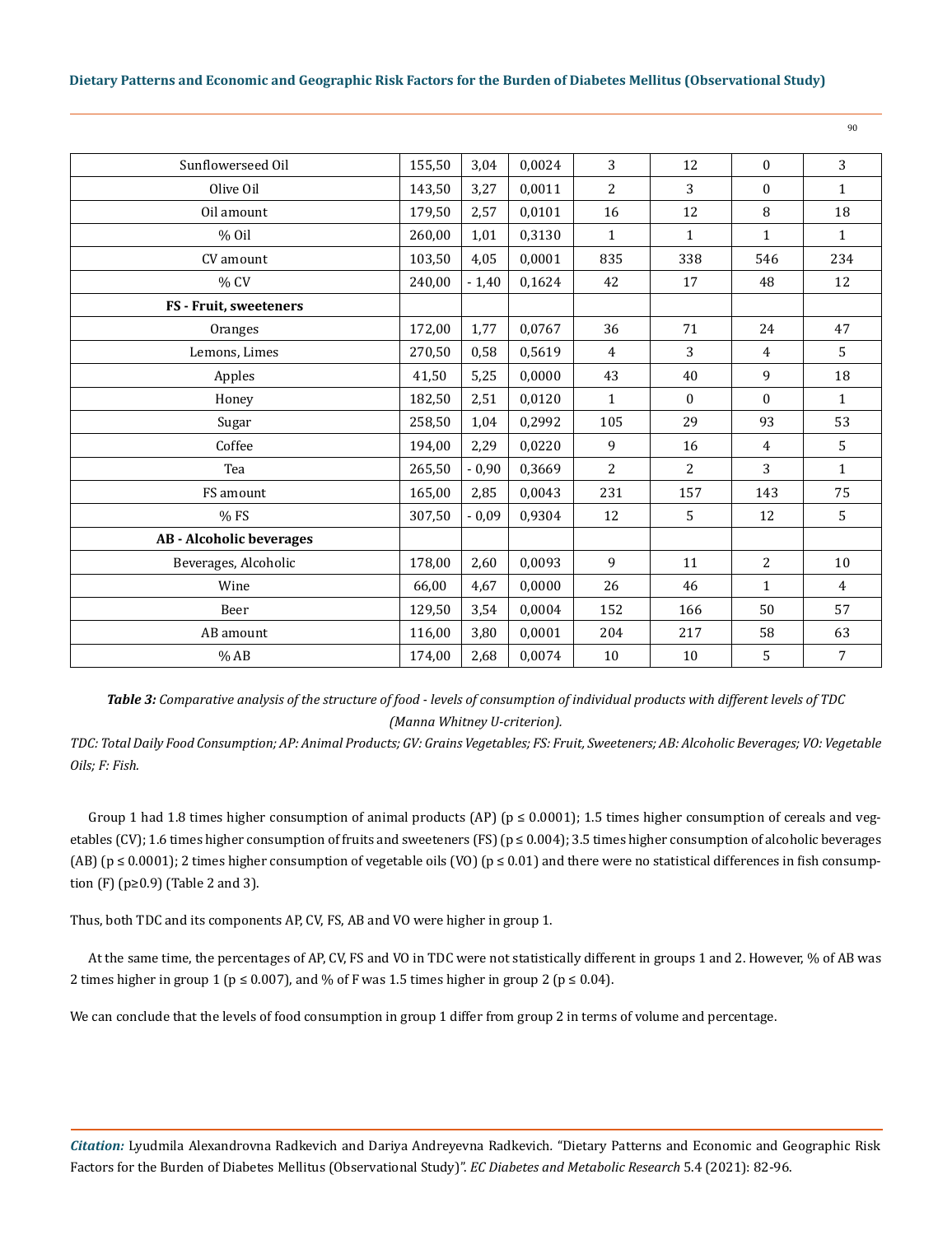#### **Nutrients**

Group 1 had 1.13 times higher total energy ( $p \le 0.001$ ); 1.14 times lower total carbohydrates ( $p \le 0.0002$ ), 1.09 times higher total proteins ( $p \le 0.0002$ ), and 1.28 times higher total fats ( $p \le 0.0006$ ) (Table 2).

Group 1 compared with group 2 had 2.0 times higher levels of energy from animal products, AP ( $p \le 0.0001$ ); 1.4 times higher levels of animal proteins, AP ( $p \le 0.003$ ), and 1.6 times higher levels of animal fats, AP ( $p \le 0.0005$ ).

Group 1 had 1.6 times higher levels of iron from animal products ( $p \le 0.01$ ).

Group 1 had a 1.2-fold higher diversification of total energy, proteins, and fats ( $p \le 0.004$ ) (Table 2).

Thus, group 1 had higher levels of total and animal nutrients, except for carbohydrates, which were higher in group 2.

#### **Discussion**

DM2 is a rapidly growing and most pressing health problem of the  $21<sup>st</sup>$  century. Countries in the Arab world have the highest incidence of DM2 [28,29]. Globalization plays an important role in the increase of DM2 worldwide [30-32]. The total cost of DM2 and its consequences will rise from 0.4% to 62.5% of countries' GDP per capita by 2030 [33-35]. Insulin resistance is a major factor in the development of DM2 and a major cause of morbidity and mortality [36].

Diets such as "stop hypertension", Mediterranean, intermittent fasting can reduce CVD risk and improve control of body weight, arterial hypertension, dyslipidemia, and DM2 through multiple pathways, including reducing oxidative stress and ketogenesis [37].

Weight changes are accompanied by an imbalance between caloric intake and expenditure. It is assumed that the different components of the energy balance are dynamically interrelated, and weight loss is counteracted by balancing physiological processes. Low-carbohydrate diets have been proposed to partially undermine these processes by increasing energy expenditure and promoting fat loss [38].

Circadian rhythms and sleep and wakefulness disorders have been shown to be associated with DM2 [39].

Endogenous, 24-hour circadian rhythms in the brain, autonomic nervous system, heart, and vessels tune the cardiovascular system for optimal functioning during expected cycles [40].

Melatonin synchronizes central and peripheral oscillators of the fetal adrenal and pancreatic glands [41]. Melatonin can be used to treat and prevent DM2 and, as a consequence, associated metabolic disorders [42].

The discovery of the genetic basis of circadian rhythms (Nobel Prize 2017) has expanded knowledge about the temporal organization of behavior and physiology of living organisms. The circadian gene network is present in most living organisms from bacteria to humans. New therapeutic options for obesity, DM2 and CVD could arise [43].

The circadian timekeeping system consists of a central clock in the hypothalamic nucleus (suprachiasmatic nucleus) and various clocks in the peripheral organs and tissues. The circadian time system is responsible for coordinating daily processes by incorporating human glucose into the circadian rhythm of metabolism. The central clock regulates food consumption, whole body energy expenditure, and insulin sensitivity [36]. Globally, sleep duration has been steadily decreasing over the past 50 years. It has become clear that larks and owls are genetically determined different chronotypes. Circadian abnormalities are detrimental to human health and can contribute to the risk of DM2 [44-47]. A common variant of the gene encoding melatonin receptor 2 (MTNR1B) has been shown to be associated with impaired glucose homeostasis, decreased insulin secretion and increased risk of DM2 [48].

*Citation:* Lyudmila Alexandrovna Radkevich and Dariya Andreyevna Radkevich*.* "Dietary Patterns and Economic and Geographic Risk Factors for the Burden of Diabetes Mellitus (Observational Study)". *EC Diabetes and Metabolic Research* 5.4 (2021): 82-96.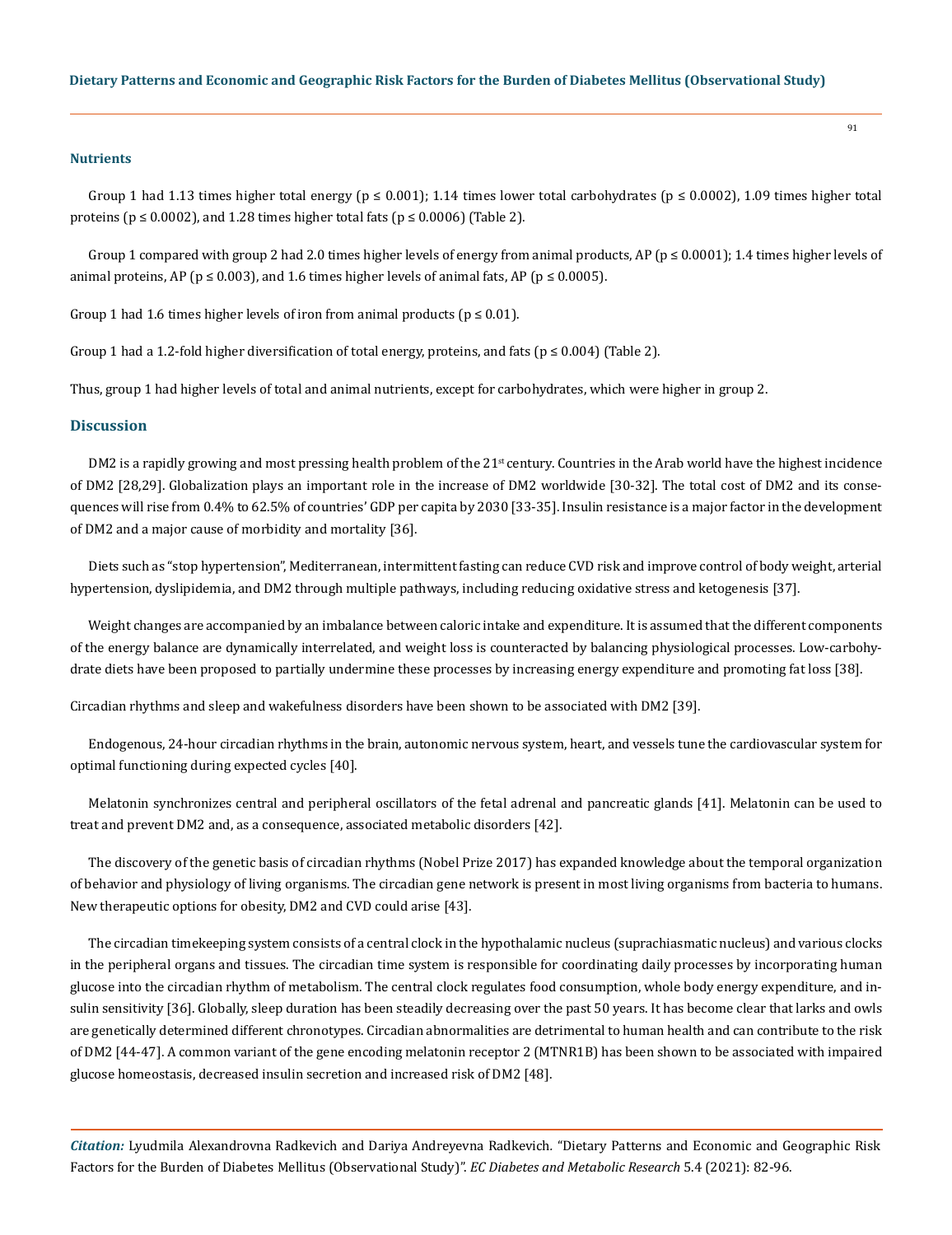Our studies showed that the minimum (25 countries) and maximum (25 countries) CD2 burden for men in 158 countries differed by 4 times in 2004: 186 ± 33 versus 650 ± 122 DALYs ( $p \le 0.0001$ ) and was higher in the Arab countries and the Caribbean countries. There was no difference between country groups in per capita income in 2000. But countries of group 1 were located in northern latitudes, 49°  $\pm$  11°; and group 2 in southern latitudes, 14°  $\pm$  12° (p ≤ 0.001) with a high UV of 5000 J/m<sup>2</sup>.

|                | <b>List of countries</b> | 2004                            |                      |                                 |
|----------------|--------------------------|---------------------------------|----------------------|---------------------------------|
| N <sub>2</sub> | 1 group of countries     | <b>Diabetes mellitus (DALY)</b> | 2 group of countries | <b>Diabetes mellitus (DALY)</b> |
| $\mathbf{1}$   | Mongolia                 | 95                              | Malaysia             | 547                             |
| $\overline{2}$ | Iceland                  | 97                              | Honduras             | 574                             |
| 3              | Ireland                  | 150                             | <b>Belize</b>        | 581                             |
| $\overline{4}$ | Luxembourg               | 154                             | Nicaragua            | 583                             |
| 5              | <b>United Kingdom</b>    | 163                             | Côte d'Ivoire        | 588                             |
| 6              | Russian F                | 166                             | Kuwait               | 591                             |
| 7              | Belgium                  | 168                             | <b>Bahamas</b>       | 602                             |
| 8              | Norway                   | 178                             | Angola               | 605                             |
| 9              | Tunisia                  | 179                             | Solomon Islands      | 606                             |
| 10             | Switzerland              | 182                             | <b>Barbados</b>      | 617                             |
| 11             | Albania                  | 185                             | Samoa                | 640                             |
| 12             | Croatia                  | 185                             | Sierra Leone         | 641                             |
| 13             | France                   | 186                             | Dominican Republic   | 650                             |
| 14             | Ukraine                  | 187                             | Suriname             | 650                             |
| 15             | Kazakhstan               | 190                             | Armenia              | 669                             |
| 16             | Finland                  | 192                             | <b>Brunei</b>        | 685                             |
| 17             | Djibouti                 | 196                             | Vanuatu              | 686                             |
| 18             | Japan                    | 198                             | Saudi Arabia         | 700                             |
| 19             | Morocco                  | 201                             | South Africa         | 724                             |
| 20             | The Netherlands          | 203                             | Guyana               | 769                             |
| 21             | Sweden                   | 204                             | Fiji                 | 786                             |
| 22             | China                    | 205                             | Mexico               | 869                             |
| 23             | New Zealand              | 208                             | <b>United Arab E</b> | 1023                            |
| 24             | Czech Republic           | 210                             | Mauritius            | 1080                            |
| 25             | Georgia                  | 211                             | Trinidad and Tobago  | 1436                            |

Predictors of MS - overweight, obesity, hyperglycemia, and LPF - had no statistical difference between groups 1 and 2. However, overweight and obesity combined accounted for 80% of the population in both groups 1 and 2.

Hyperlipidemia and BP were 2-fold higher in Group 1 ( $p \le 0.0001$ ).

In group 1 food consumption was 1.5 - 4 times higher, both daily dose (TDC), and its components: AP; CV, FS, and AB (p ≤ 0.0001). In group 1 the level of macronutrient of animal products (AP) was 2 times higher, and there was a higher diversification of nutrients. The

*Citation:* Lyudmila Alexandrovna Radkevich and Dariya Andreyevna Radkevich*.* "Dietary Patterns and Economic and Geographic Risk Factors for the Burden of Diabetes Mellitus (Observational Study)". *EC Diabetes and Metabolic Research* 5.4 (2021): 82-96.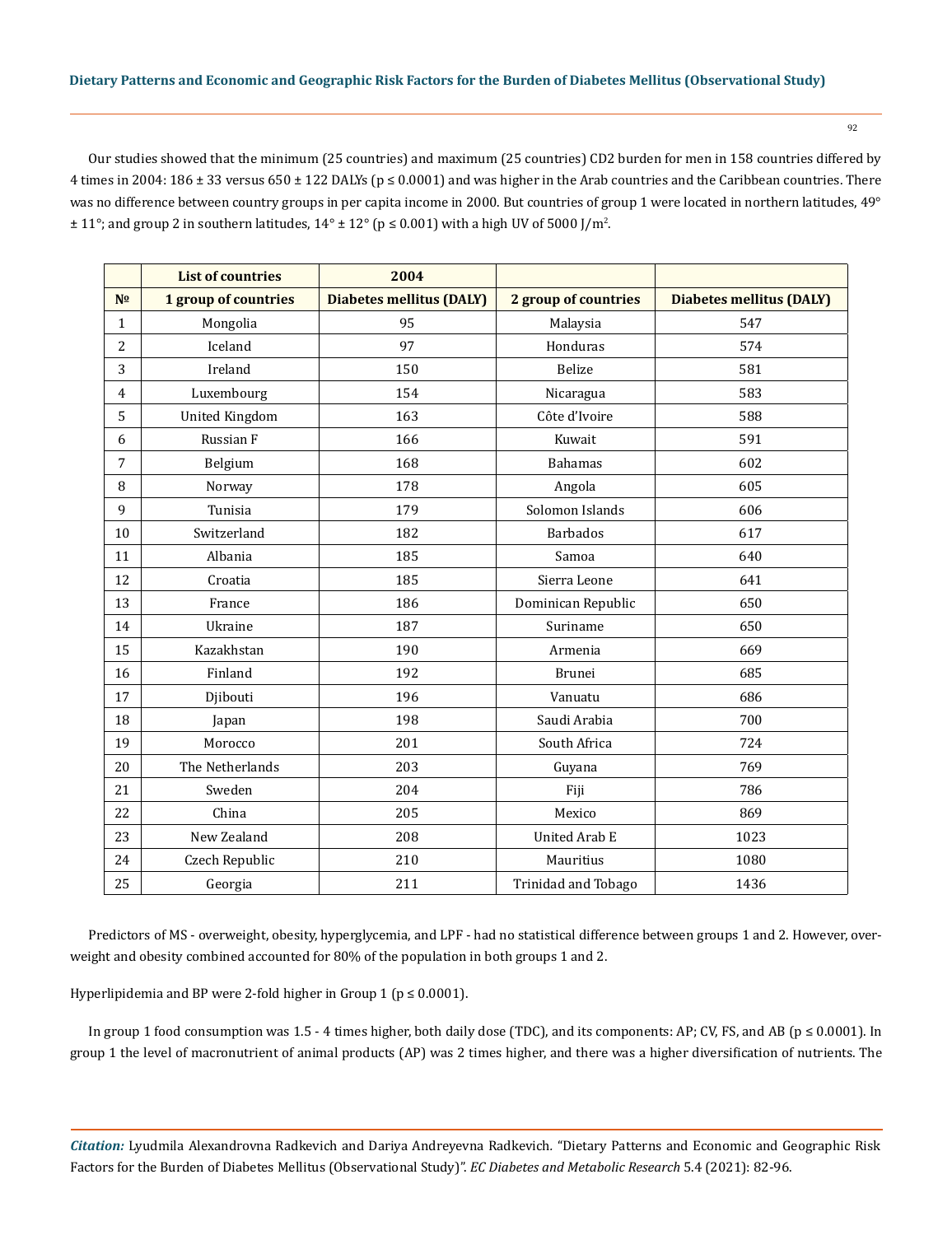93

data we obtained were confirmed by our earlier studies [49-51] and also by other researchers [11-13]. Conflicting data on DM2 risk factors and the threatening growth of DM2 worldwide requires further research on risk factors.

# **Conclusion**

The DM2 burden was 4 times higher in group 2 than in group 1. However, consumption levels, quality of life, and hyperlipidemia were on average 2 times higher in group 1. Obesity and overweight did not differ between country groups but reached 80% of the populations in both group 1 and group 2. Thus, the DM2 burden was 4-fold higher in countries located in southern latitudes, with low quality of life, low food consumption, and low hyperlipidemia.

# **Conflict of Interest**

The authors have no conflict of interest.

## **Acknowledgements**

The authors are grateful for the valuable advice on statistical analysis of experimental data to Alexander V. Nemtsov, Ph.D., Head of the Department, Moscow Research Institute of Psychiatry, Russia, 107076 ul. 3 nemtsov33@gmail.com.

#### **Bibliography**

- 1. [Després JP. "Intra-abdominal obesity: an untreated risk factor for Type 2 diabetes and cardiovascular disease".](https://www.researchgate.net/publication/7030698_Intra-abdominal_obesity_An_untreated_risk_factor_for_Type_2_diabetes_and_cardiovascular_disease) *Journal of Endocrino[logical Investigation](https://www.researchgate.net/publication/7030698_Intra-abdominal_obesity_An_untreated_risk_factor_for_Type_2_diabetes_and_cardiovascular_disease)* (2006).
- 2. Pandey A., *et al*[. "Type-2 diabetes: Current understanding and future perspectives".](https://pubmed.ncbi.nlm.nih.gov/26177573/) *IUBMB Life* 67.7 (2015): 506-513.
- 3. Balakumar P., *et al*[. "Prevalence and prevention of cardiovascular disease and diabetes mellitus".](https://pubmed.ncbi.nlm.nih.gov/27697647/) *Pharmacological Research* 113 [\(2016\): 600-609.](https://pubmed.ncbi.nlm.nih.gov/27697647/)
- 4. Glovaci D., *et al*[. "Epidemiology of Diabetes Mellitus and Cardiovascular Disease".](https://pubmed.ncbi.nlm.nih.gov/30828746/) *Current Cardiology Reports* 21.4 (2019): 21.
- 5. [Arocha Rodulfo JI. "Sedentary lifestyle a disease from xxi century".](https://europepmc.org/article/med/31221536) *Clínica e Investigación en Arteriosclerosis* 31.5 (2019): 233-240.
- 6. Biykem Bozkurt., *et al*[. "Contributory Risk and Management of Comorbidities of Hypertension, Obesity, Diabetes Mellitus, Hyperlip](https://pubmed.ncbi.nlm.nih.gov/27799274/)[idemia, and Metabolic Syndrome in Chronic Heart Failure: A Scientific Statement From the American Heart Association".](https://pubmed.ncbi.nlm.nih.gov/27799274/) *Circulation* [134.23 \(2016\): e535-e578.](https://pubmed.ncbi.nlm.nih.gov/27799274/)
- 7. [Stefan N. "Causes, consequences, and treatment of metabolically unhealthy fat distribution".](https://www.sciencedirect.com/science/article/abs/pii/S2213858720301108) *The Lancet Diabetes and Endocrinology*  [8.7 \(2020\): 616-627.](https://www.sciencedirect.com/science/article/abs/pii/S2213858720301108)
- 8. [O'Neill S and O'Driscoll L. "Metabolic syndrome: a closer look at the growing epidemic and its associated pathologies".](https://pubmed.ncbi.nlm.nih.gov/25407540/) *Obesity Reviews*  [16.1 \(2015\): 1-12.](https://pubmed.ncbi.nlm.nih.gov/25407540/)
- 9. Lee CB., *et al*[. "Economic fluctuations and cardiovascular diseases: A multiple-input time series analysis".](https://journals.plos.org/plosone/article?id=10.1371/journal.pone.0219358) *PLoS One* 14.8 (2019): [e0219358.](https://journals.plos.org/plosone/article?id=10.1371/journal.pone.0219358)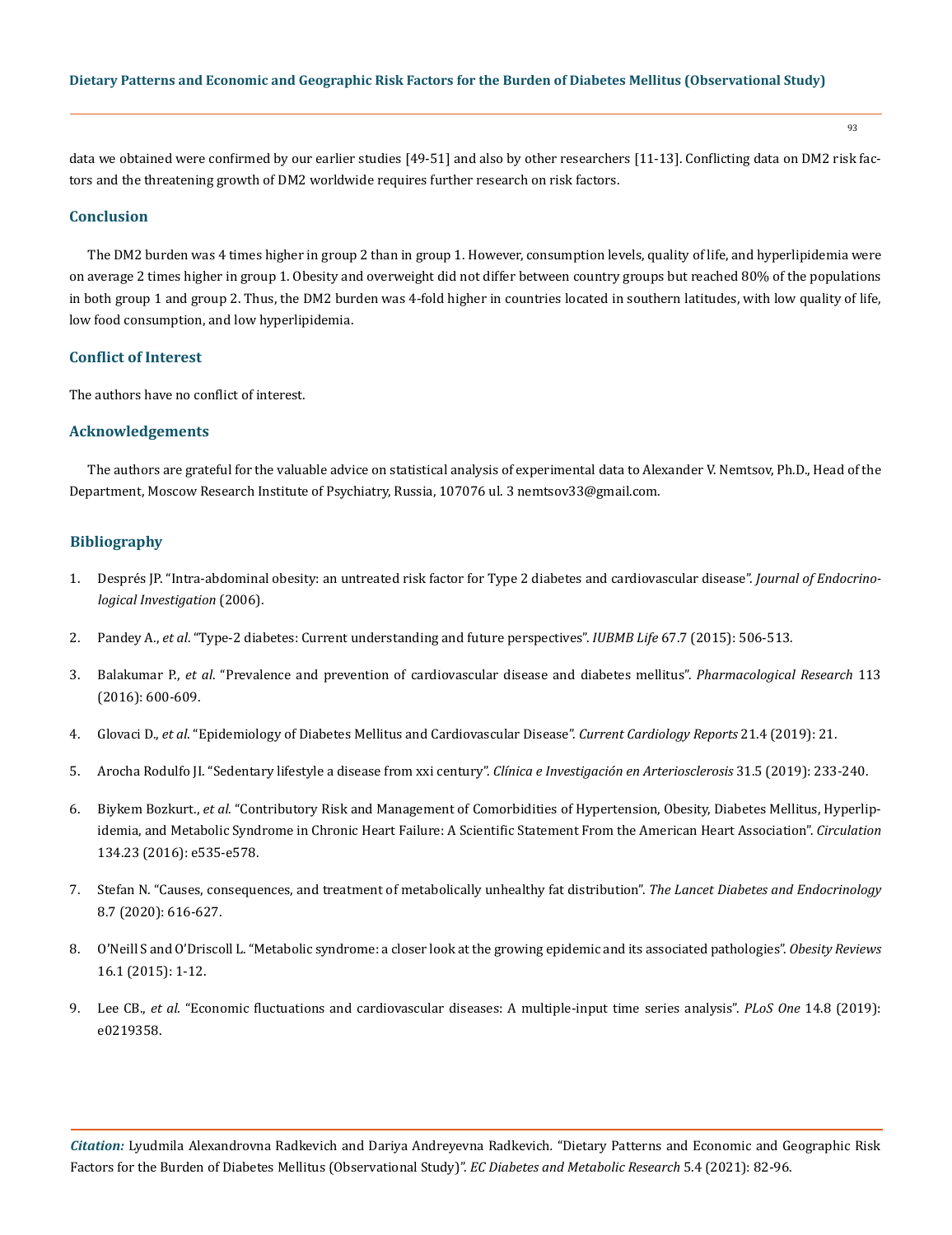- 10. [Spiteri J and Von Brockdorff P. "Economic development and health outcomes: Evidence from cardiovascular disease mortality in Eu](https://www.researchgate.net/publication/330746983_Economic_development_and_health_outcomes_Evidence_from_cardiovascular_disease_mortality_in_Europe)rope". *[Social Science and Medicine](https://www.researchgate.net/publication/330746983_Economic_development_and_health_outcomes_Evidence_from_cardiovascular_disease_mortality_in_Europe)* 224 (2019): 37-44.
- 11. Zahra A., *et al*[. "Cardiovascular disease and diabetes mortality, and their relation to socio-economical, environmental, and health](https://pubmed.ncbi.nlm.nih.gov/25724438/) behavioural factors in worldwide view". *Public Health* 129.4 (2015): 385-395.
- 12. Muka T., *et al*[. "The global impact of non-communicable diseases on healthcare spending and national income: a systematic review".](https://pubmed.ncbi.nlm.nih.gov/25595318/) *[European Journal of Epidemiology](https://pubmed.ncbi.nlm.nih.gov/25595318/)* 30.4 (2015): 251-277.
- 13. Sampson UK., *et al*[. "Health promotion and cardiovascular disease prevention in sub-Saharan Africa".](https://www.researchgate.net/publication/258851456_Health_Promotion_and_Cardiovascular_Disease_Prevention_in_Sub-Saharan_Africa) *Progress in Cardiovascular Diseases* [56.3 \(2013\): 344-355.](https://www.researchgate.net/publication/258851456_Health_Promotion_and_Cardiovascular_Disease_Prevention_in_Sub-Saharan_Africa)
- 14. Mitri J and Pittas AG. "Vitamin D and diabetes". *[Endocrinology and Metabolism Clinics of North America](https://www.diabetes.co.uk/food/vitamin-d.html)* 43.1 (2014): 205-232.
- 15. Maddaloni E., *et al*. "Vitamin D and Diabetes Mellitus". *[Frontiers of Hormone Research](https://pubmed.ncbi.nlm.nih.gov/29597238/)* 50 (2018): 161-176.
- 16. Sacerdote A., *et al*[. "Type 2 Diabetes Mellitus, Insulin Resistance, and Vitamin D".](https://link.springer.com/article/10.1007/s11892-019-1201-y) *Current Diabetes Reports* 19.10 (2019): 101.
- 17. Li X., *et al*[. "Vitamin D and diabetes mellitus: Causal or casual association?"](https://www.researchgate.net/publication/312135797_Vitamin_D_and_diabetes_mellitus_Causal_or_casual_association) *Reviews in Endocrine and Metabolic Disorders* 18.2 (2017): [227-241.](https://www.researchgate.net/publication/312135797_Vitamin_D_and_diabetes_mellitus_Causal_or_casual_association)
- 18. Xinyi Li., *et al*[. "The Effect of Vitamin D Supplementation on Glycemic Control in Type 2 Diabetes Patients: A Systematic Review and](https://pubmed.ncbi.nlm.nih.gov/29562681/) Meta-Analysis". *Nutrients* [10.3 \(2018\): 375.](https://pubmed.ncbi.nlm.nih.gov/29562681/)
- 19. Lee WC., *et al*[. "Vitamin D status and oxidative stress in diabetes mellitus".](https://www.researchgate.net/publication/326178622_Vitamin_D_status_and_oxidative_stress_in_diabetes_mellitus) *Cellular and Molecular Biology* 64.7 (2018): 60-69.
- 20. The global burden of disease: 2004 update. Geneva, WHO (2008).
- 21. United Nations Department of Economic and Social Affairs / Population Division. 2009. World Population Prospects (2008).
- 22. World Health Organization. Average daily ambient ultraviolet radiation (UVR) level. World Health Data Platform/GHO/Indicator Metadata Registry List Average daily ambient ultraviolet radiation (UVR) level.
- 23. [World Population Prospects United Nations \(2004\): 2005-2010.](https://www.un.org/en/development/desa/population/publications/trends/population-prospects.asp)
- 24. Bhaven N Sampat PhD, "MPhil Academic Patents and Access to Medicines in Developing Countries". *American Journal of Public Health*  99.1 (2009): 9-17.
- 25. Gross National Happiness Commission. Royal Government of Bhutan.
- 26. Global Health Observatory (GHO) data; Indicator and Measurement Registry version 1.7.0 BMI ≥ 25; total cholesterol ≥ 5.0; blood glucose ≥ 7.0; insufficiently active. WHO (World Health Organization) Percentage of defined population Program Country (2008).
- 27. Food and Agriculture Organization of the United Nations". Food Balance Sheets 2003-05.
- 28. Afroz A., *et al*[. "The impact of diabetes on the productivity and economy of Bangladesh".](https://gh.bmj.com/content/5/6/e002420) *BMJ Global Health* 5.6 (2020): e002420.

*Citation:* Lyudmila Alexandrovna Radkevich and Dariya Andreyevna Radkevich*.* "Dietary Patterns and Economic and Geographic Risk Factors for the Burden of Diabetes Mellitus (Observational Study)". *EC Diabetes and Metabolic Research* 5.4 (2021): 82-96.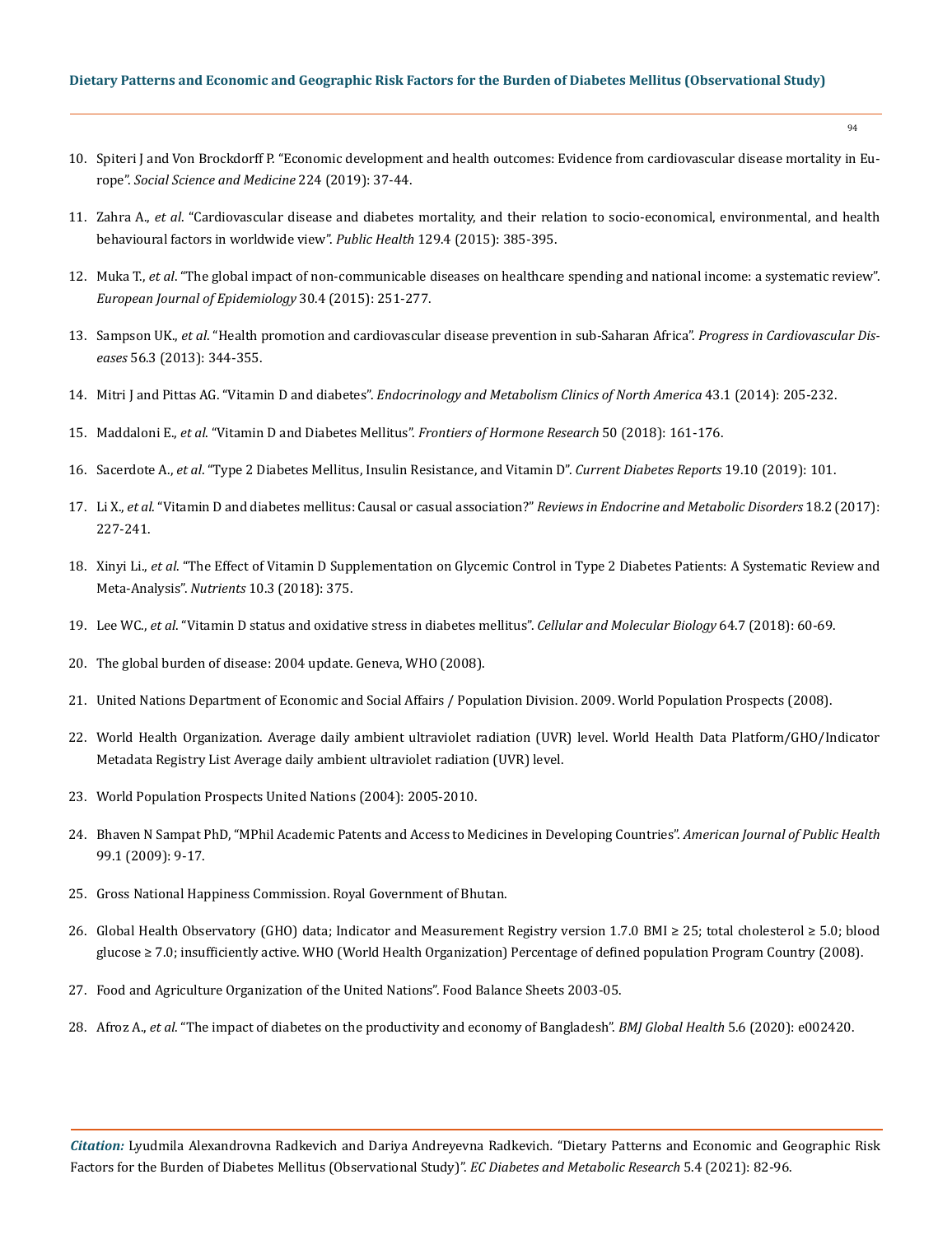- 29. Meo SA., *et al*[. "Prevalence of type 2 diabetes in the Arab world: impact of GDP and energy consumption".](https://pubmed.ncbi.nlm.nih.gov/28387897/) *European Review for Medical [and Pharmacological Sciences](https://pubmed.ncbi.nlm.nih.gov/28387897/)* 21.6 (2017): 1303-1312.
- 30. Gassasse Z., *et al*[. "Association between urbanisation and type 2 diabetes: an ecological study".](https://www.ncbi.nlm.nih.gov/pmc/articles/PMC5663267/) *BMJ Global Health 2*.4 (2017): e000473.
- 31. Seuring T., *et al*[. "The Economic Costs of Type 2 Diabetes: A Global Systematic Review".](https://pubmed.ncbi.nlm.nih.gov/25787932/) *Pharmacoeconomics* 33.8 (2015): 811-831.
- 32. Bommer C., *et al*[. "The global economic burden of diabetes in adults aged 20-79 years: a cost-of-illness study".](https://pubmed.ncbi.nlm.nih.gov/28456416/) *The Lancet Diabetes [and Endocrinology](https://pubmed.ncbi.nlm.nih.gov/28456416/)* 5.6 (2017): 423-430.
- 33. Anjana RM., *et al*[. "Prevalence of diabetes and prediabetes in 15 states of India: results from the ICMR-INDIAB population-based](https://www.sciencedirect.com/science/article/abs/pii/S2213858717301742) [cross-sectional study.Collaborative Study Group".](https://www.sciencedirect.com/science/article/abs/pii/S2213858717301742) *The Lancet Diabetes and Endocrinology* 5.8 (2017): 585-596.
- 34. Bommer C., *et al*[. "Global Economic Burden of Diabetes in Adults: Projections From 2015 to 2030".](https://pubmed.ncbi.nlm.nih.gov/29475843/) *Diabetes Care* 41.5 (2018): 963- [970.](https://pubmed.ncbi.nlm.nih.gov/29475843/)
- 35. Rinaldi G., *et al*[. "Cost and cost-effectiveness of mHealth interventions for the prevention and control of type 2 diabetes mellitus: A](https://pubmed.ncbi.nlm.nih.gov/32061819/) systematic review". *[Diabetes Research and Clinical Practice](https://pubmed.ncbi.nlm.nih.gov/32061819/)* 162 (2020): 108084.
- 36. Stenvers DJ., *et al*[. "Circadian clocks and insulin resistance".](https://www.nature.com/articles/s41574-018-0122-1) *Nature Reviews Endocrinology* 15.2 (2019): 75-89.
- 37. Dong TA., *et al*. "*[The American Journal of Medicine](https://www.journals.elsevier.com/the-american-journal-of-medicine)* 133.8 (2020): 901-907.
- 38. [Hall KD and Guo J. "Obesity Energetics: Body Weight Regulation and the Effects of Diet Composition".](https://pubmed.ncbi.nlm.nih.gov/28193517/) *Gastroenterology* 152.7 (2017): [1718-1727.](https://pubmed.ncbi.nlm.nih.gov/28193517/)
- 39. [Boivin DB and Boudreau P. "Impacts of shift work on sleep and circadian rhythms".](https://pubmed.ncbi.nlm.nih.gov/25246026/) *Pathologie Biologie* 62.5 (2014): 292-301.
- 40. Thosar SS., *et al*. "Role of the circadian system in cardiovascular disease". *Journal of Clinical Investigation* 6 (2018): 2157-2167.
- 41. Tordjman S., *et al*[. "Melatonin: Pharmacology, Functions and Therapeutic Benefits".](https://www.ncbi.nlm.nih.gov/pmc/articles/PMC5405617/) *Current Neuropharmacology* 15.3 (2017): 434- [443.](https://www.ncbi.nlm.nih.gov/pmc/articles/PMC5405617/)
- 42. [Javeed N and Matveyenko AV. "Circadian Etiology of Type 2 Diabetes Mellitus".](https://pubmed.ncbi.nlm.nih.gov/29412061/) *Physiology* 2 (2018): 138-150.
- 43. Huang W., *et al*[. "Circadian rhythms, sleep, and metabolism".](https://pubmed.ncbi.nlm.nih.gov/21633182/) *Journal of Clinical Investigation* 121.6 (2011): 2133-2141.
- 44. [Qian J and Scheer FAJL. "Circadian System and Glucose Metabolism: Implications for Physiology and Disease".](https://www.sciencedirect.com/science/article/abs/pii/S1043276016000394) *Trends in Endocrinology and Metabolism* [27.5 \(2016\): 282-293.](https://www.sciencedirect.com/science/article/abs/pii/S1043276016000394)
- 45. Larcher S., *et al*. "Sleep habits and diabetes". *[Diabetes and Metabolism](https://pubmed.ncbi.nlm.nih.gov/25623152/)* 41.4 (2015): 263-271.
- 46. Meyhöfer S., *et al*[. "\[Importance of sleep and circadian rhythm for energy metabolism\]".](https://europepmc.org/article/med/30645664) *Internist* 60.2 (2019): 122-127.
- 47. [Lemmer B and Oster H. "The Role of Circadian Rhythms in the Hypertension of Diabetes Mellitus and the Metabolic Syndrome".](https://link.springer.com/article/10.1007/s11906-018-0843-5) *Cur[rent Hypertension Reports](https://link.springer.com/article/10.1007/s11906-018-0843-5)* 20.5 (2018): 43.

*Citation:* Lyudmila Alexandrovna Radkevich and Dariya Andreyevna Radkevich*.* "Dietary Patterns and Economic and Geographic Risk Factors for the Burden of Diabetes Mellitus (Observational Study)". *EC Diabetes and Metabolic Research* 5.4 (2021): 82-96.